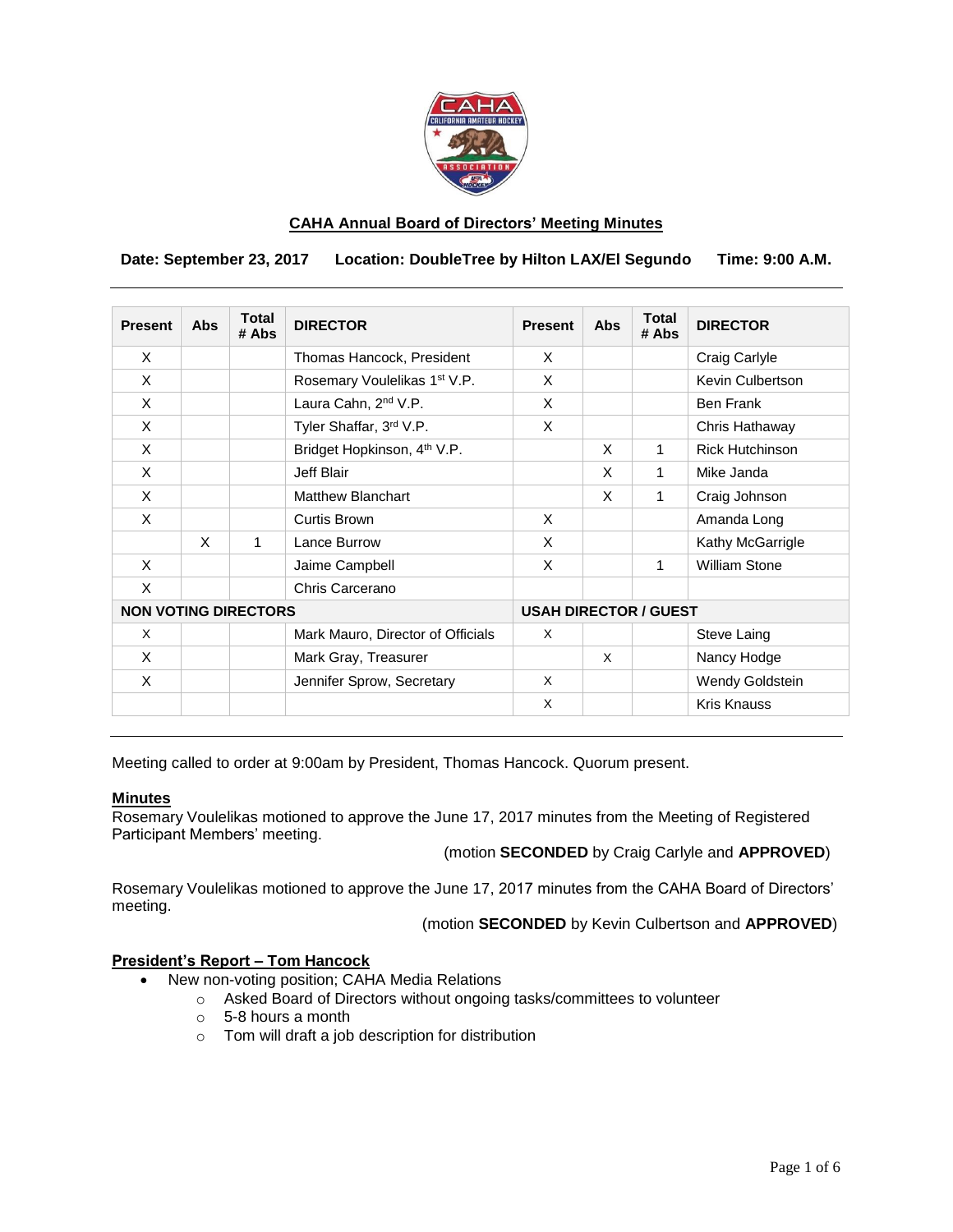# **Member Services Report – Jaime Campbell**

- The transition to Rocky Mountain Registry is complete.
- Approximately 50% of membership renewals are complete.
- Reminders have been sent to all non-renewed members.
- We have collected over \$11,000 to date in both online and renewals.
- We currently have 87 paying member programs.

### **Screening Update – Jaime Campbell**

- Since the last meeting in June, we have added over 1,000 new volunteer applicants and are now at 5700 screening applications across the affiliate.
- Applicant breakdown is as follows:
	- o 5,637 eligible
		- o 28 are ineligible
		- o 3 inactive
		- o The remainder are in process.
- There continue to be challenges with the software interface check between USA Hockey and Verified Volunteers. We are working through them one at a time, but the volume has significantly decreased.

### **Disputes and Resolutions & Penalty Review – Rosemary Voulelikas**

- 4 hearing scheduled after the meeting
	- o Fraudulent birth certificate
		- o 2 adults
		- o 1 player
- IHONC is doing a fabulous job regarding reports
- LAHOA is hit or miss

### **Select Camp – Rosemary Voulelikas**

- League camp uses their allocations to advance an injured player
- Out of district players
	- 1. Come back and attend league camp and advance to state camp
	- 2. Ask for a waiver, for the exemption of the process and have CAHA review application without the player attending
		- o Cannot do both
	- 3. Example a player who resides in Northern California, plays in Southern California; would go the camp where they play/where they are rostered

### **Youth Council – Laura Cahn**

Tier II flights were to be approved by the full board. This did not occur and was an oversight. Unfortunately, they have already been distributed and schedules are done.

Laura Cahn motioned the board to ratify the flights as presented.

(motion **SECONDED** by Kevin Culbertson and **APPROVED**)

Received positive responses regarding the jamboree.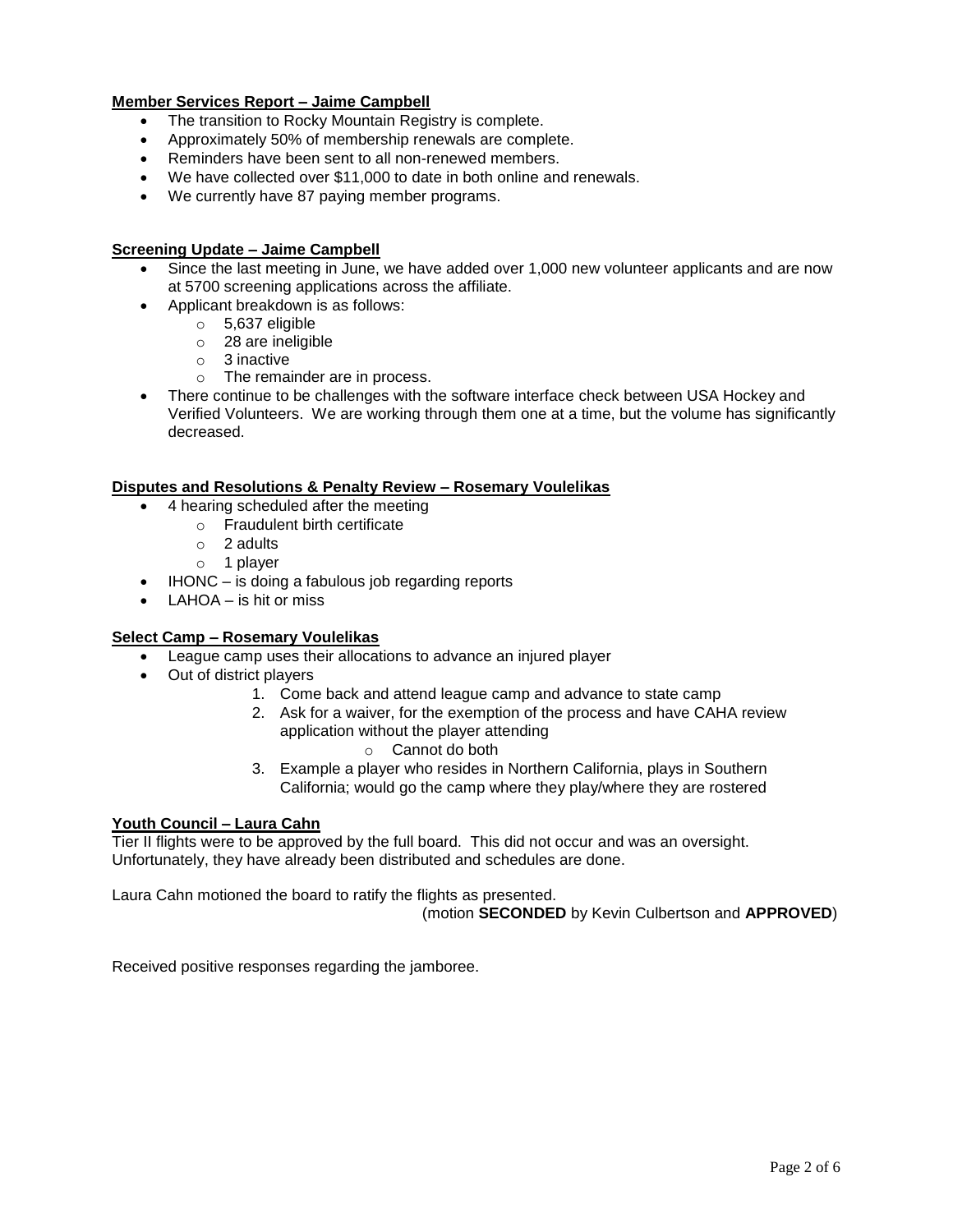2018 State Playdown & Playoff Bids

- Tier I State Finals National Bound Feb. 2-4, 2018
	- $-14$ , 15, 16, 18 at Lakewood

Laura Cahn motioned to approve.

### (motion **SECONDED** by Rosemary Voulelikas and **APPROVED**)

- Tier I State Finals Non National Bound March 2-4, 2018
	- $\bullet$  11, 12, 13 at Anaheim Ice

Laura Cahn motioned to approve.

# (motion **SECONDED** by Kevin Culbertson and **APPROVED**)

- Tier II Playdowns Feb. 23-25, 2018
	- Pee Wee/Bantam at Lakewood
	- 16/18 at Vacaville

Bridget Hopkinson motioned to approve.

### (motion **SECONDED** by Chris Hathaway and **APPROVED**)

- Tier II State Finals March 16-18, 2018
	- Escondido

Bridget Hopkinson motioned to approve.

# (motion **SECONDED** by Chris Carcerano and **APPROVED**)

- A/B/BB State Finals April 6-8, 2018
	- $\bullet$  A 10,12,14,16 Riverside

Rosemary Voulelikas motioned to approve.

(motion **SECONDED** by Bridget Hopkinson and **APPROVED**)

B/BB 10,12,14– Valencia

Rosemary Voulelikas motioned to approve.

(motion **SECONDED** by Bridget Hopkinson and **APPROVED**)

- High School State Finals March 2-4, 2018
	- Anaheim Ice

Rosemary Voulelikas motioned to approve.

(motion **SECONDED** by Bridget Hopkinson and **APPROVED**)

Medal, trophy and banner order (same as last year)

Bridget Hopkinson motioned to approve the order for medals and trophies for the 2017-2018 season. (motion **SECONDED** by Craig Carlyle and **APPROVED**)

# **Tier l / ll Commissioner Report - Kevin Culbertson**

Scheduling has been fairly easy, has only experienced a few difficulties. Well behaved group. Officials need to be more diligent in checking scoresheets for players not crossed off that are not participating. Mark Mauro will remind all three associations.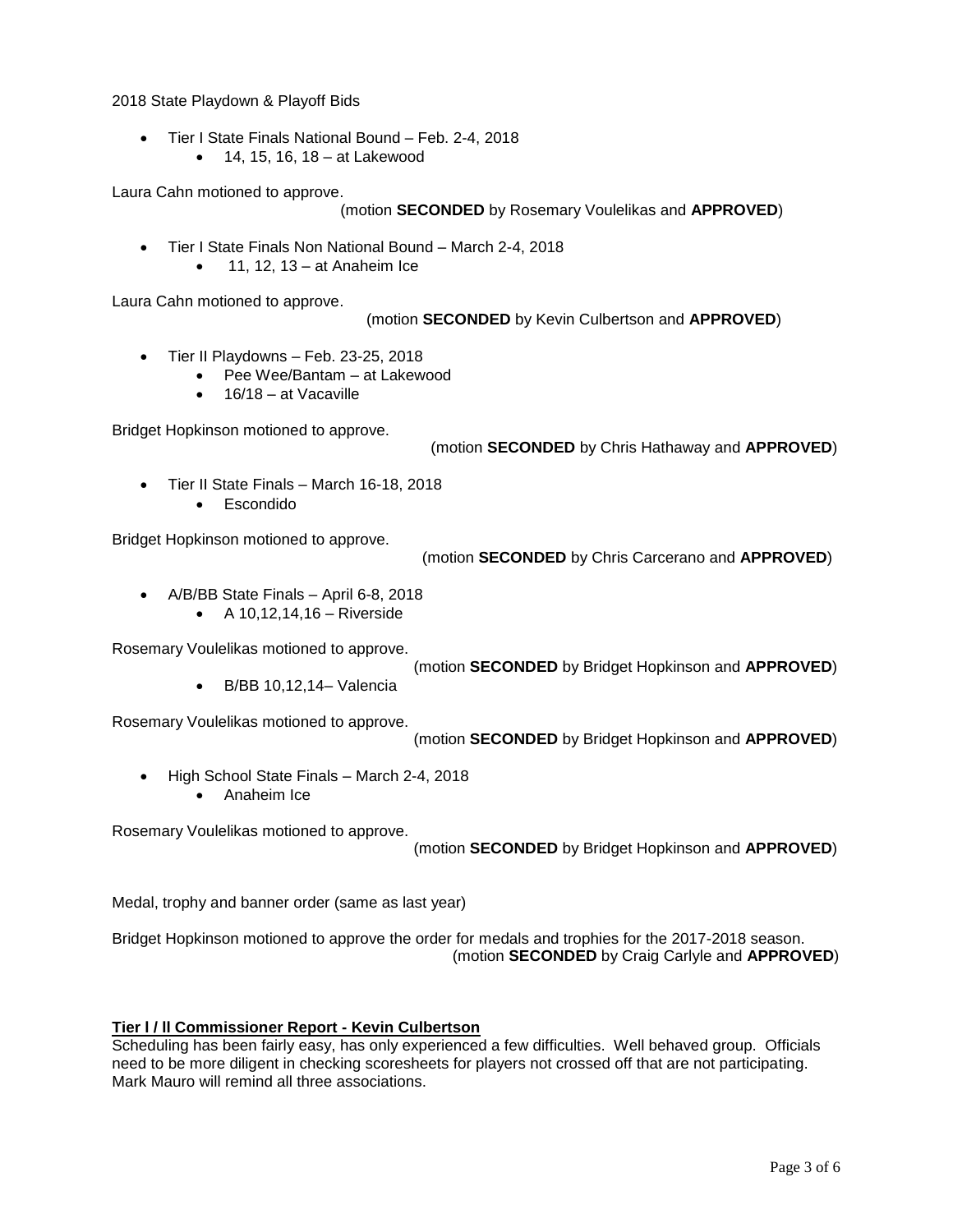# **High School Commissioner Report – Rosemary Voulelikas**

7 Nationally Bound Teams (\*New):

- 1. \*Damien
- 2. \*Edison
- 3. J.Serra
- 4. Orange Lutheran
- 5. Santa Margarita
- 6. West Ranch
- 7. Bellarmine

Declaration packet was due September 15<sup>th</sup>. Three teams not compliant with the letter of intent:

- 1. Damien
- 2. J.Serra
- 3. Santa Margarita

Discussing a 2017-2018 pilot program for non-nationally bound teams. CAHA State Finals (cannot be called a Championship). Weekend of March 23rd,that would involve the LAKHSH, ADHSHL, a subset of Ducks San Diego and Norcal. At the end of the season playoff contenders would include:

2 ADHSHL Teams 2 LAKHSHL Teams 2 San Diego Teams 2 Norcal Teams

Division 1B – Non-nationally bound pure teams Division 2B – Non-nationally bound combined teams

Rosemary Voulelikas motioned to proceed with a State Finals type pilot program for Division 1B (nonnationally bound pure teams) and Division 2B (non-nationally bound combined teams in the 2017-2018 season. (motion **SECONDED** by Chris Hathaway and **APPROVED**)

### **Girl's/Women's Committee Report – Bridget Hopkinson**

10 nationally bound girl's teams

- 1. 14AA Lady Ducks
- 2. 14AA Jr. Gulls Girls
- 3. 14AAA Lady Ducks
- 4. 14AAA Jr. Sharks Girls
- 5. 16AA Lady Lions
- 6. 16AA Lady Ducks
- 7. 16AA Jr. Sharks Girls
- 8. 16AAA Lady Ducks
- 9. 19AA San Jose Shark Girls
- 10. 19AAA Lady Ducks

Girl's Select Camp – Registration goes live Oct.  $1<sup>st</sup>$  – Nov. 30th – No late registrations will be accepted. Forward the notification to all programs.

USA Hockey Girl's Showcase April 19-22, 2018 in St. Louis Missouri. Affiliates to field a district team for non-committed girls.

High School Boy's Showcase

- 1. Tryouts end of January in Southern California
- 2. Pick team going only one confirmed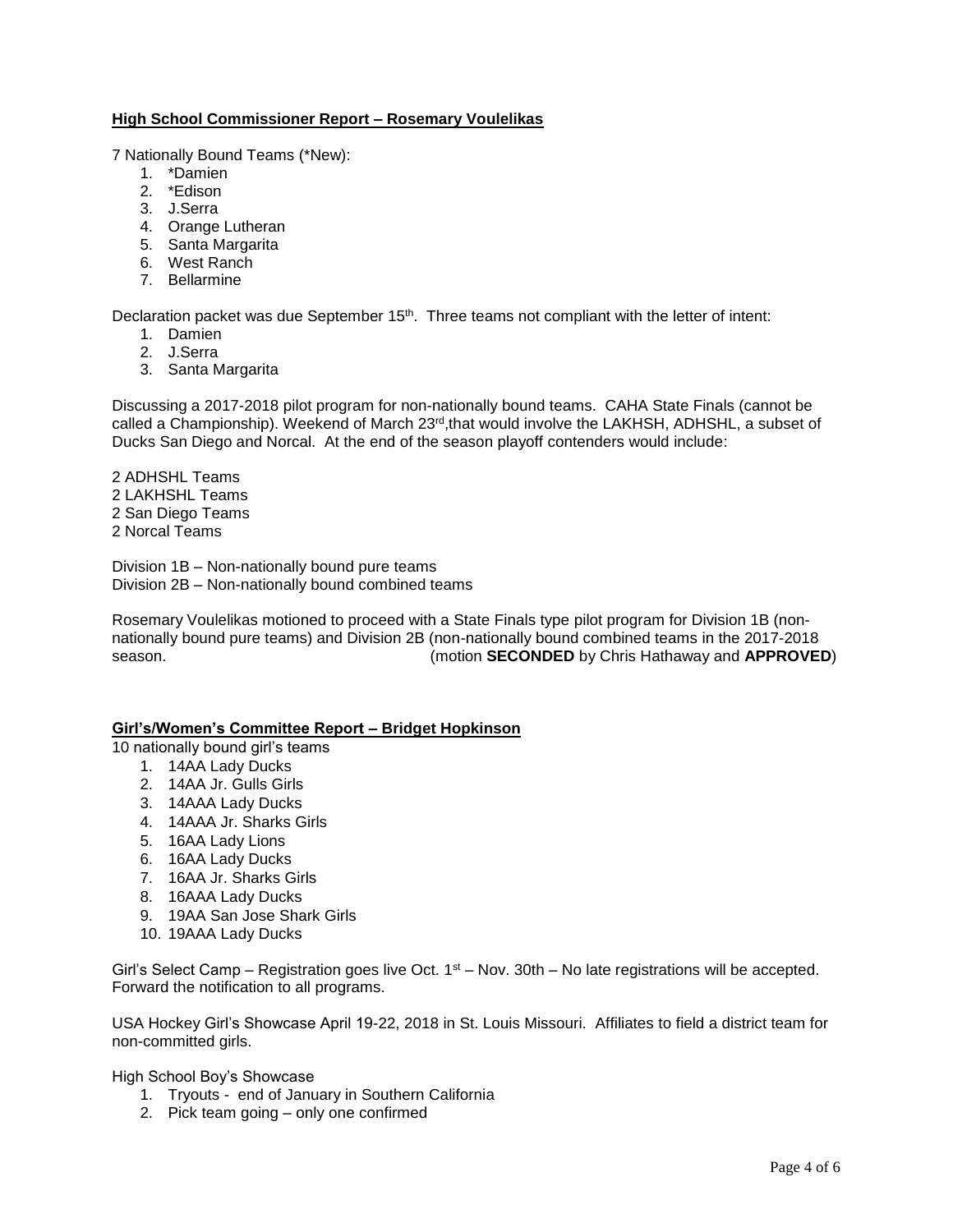### **USA Hockey Pacific District – Kris Knauss**

Pacific District experiencing a lot of growth right now. California is now the 7th largest affiliate. Pacific District is #5 in terms of district size out of 12. Based on growth we are projected to be #3 or #4 within the next 5-7 years just based on growth.

\$50 player fee per allocation for girls district camps and District fee increase has been tabled. National Office is going to start having district goaltending development camps for both boys and girls. Similar to the Strelow Camp. August 3-5, 2018 location to be determined. Lester Sparks and Steve Thompson will take the lead.

Pacific District Special Meeting:

- Finance committee was established
- District handbook online inclusive of some changes
- Implemented a travel policy and procedure for staff
- Mega tournament in San Jose
- 2018 Boys Development Camp will be in San Jose
- 2019 Location to be determined
- National Team Development Program Kevin Reiter named the new Director of Player Personnel
- NTDP looking for a goaltender coach
- Next meeting Oct. 21, 2017 Portland, tournament seeding and formats
- May NARCE in Columbus, Ohio
	- Alaska held a mini NARCE (Thurs-Sun) Huge success.
- Las Vegas CEP 4 had 80 coaches in attendance
- PNAHA Mandated 10U ½ ice hockey
- Temporary Coaching Cards given out too loosely.

### **USA Hockey Pacific District – Steve Laing**

Declaration of intent to participate in District/Nationals 2017-2018

Deadline to declare

- $Girls October 15<sup>th</sup>, 2017$
- Women December 1, 2017

Women's event will be held in Escondido March 2-4. 2018 All girl's teams declared at the next district meeting

USA Hockey Girl's Showcase April 19-22, 2018 in St. Louis Missouri. USA Hockey taking over ownership of it. Recently signed an agreement with the ACHA both for collegiate and the showcase. Needs 2 coaches. Team manager will be Kelly Hays.

Girls Multi District Camp – Colorado Springs June 9-14, 2018

USA Women vs. Canada final game in San Jose – Dec.15, 2017 is the last of the tour event.

Prep school scouting is an issue. Will be addressed and no longer allowed.

### **Old Business:**

### **Adult – Tyler Shaffar**

Host team unable to participate when hosting state tournament

- Policy not rule
- Auto bids for districts opt out or host